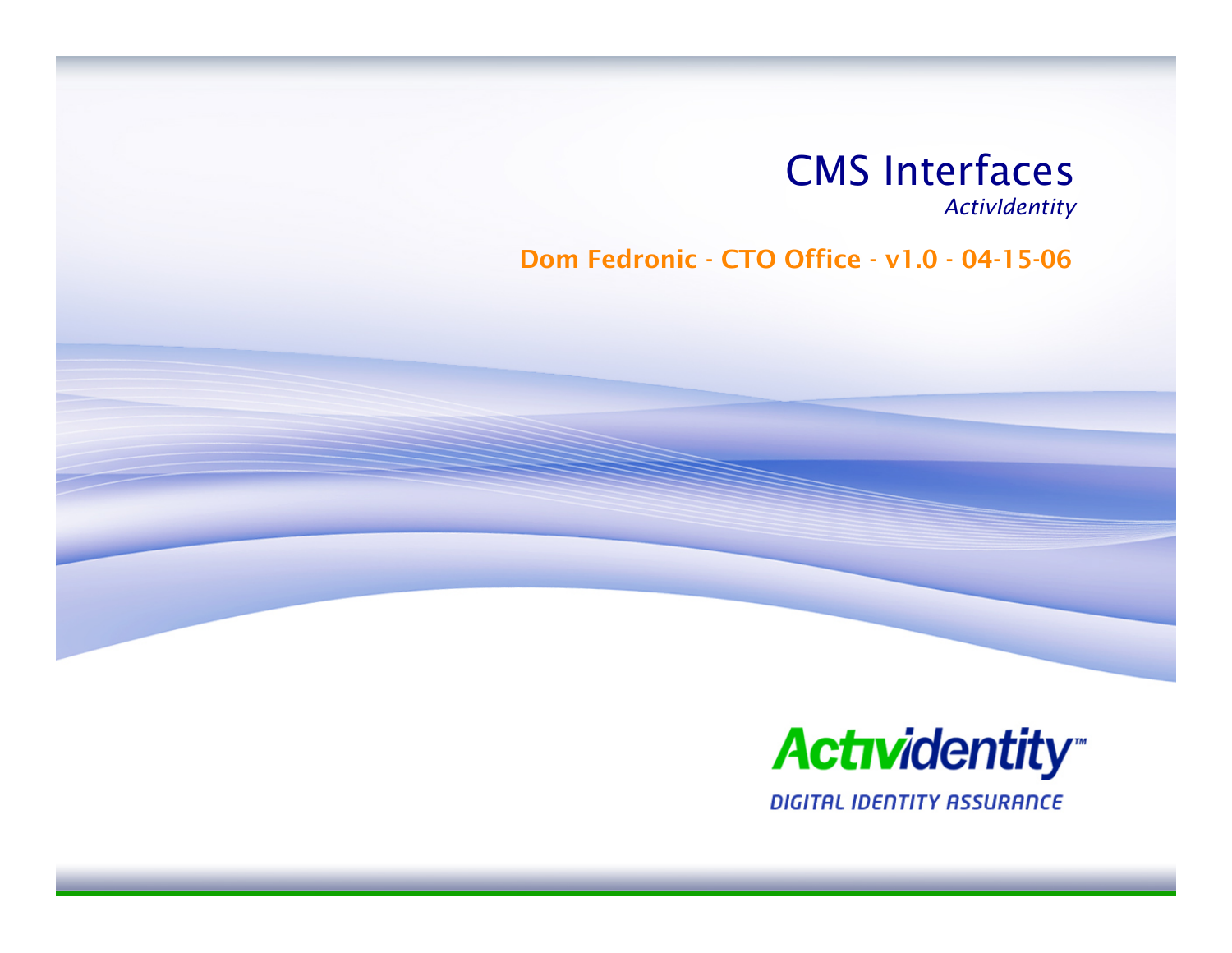## DHS PIV System Architecture

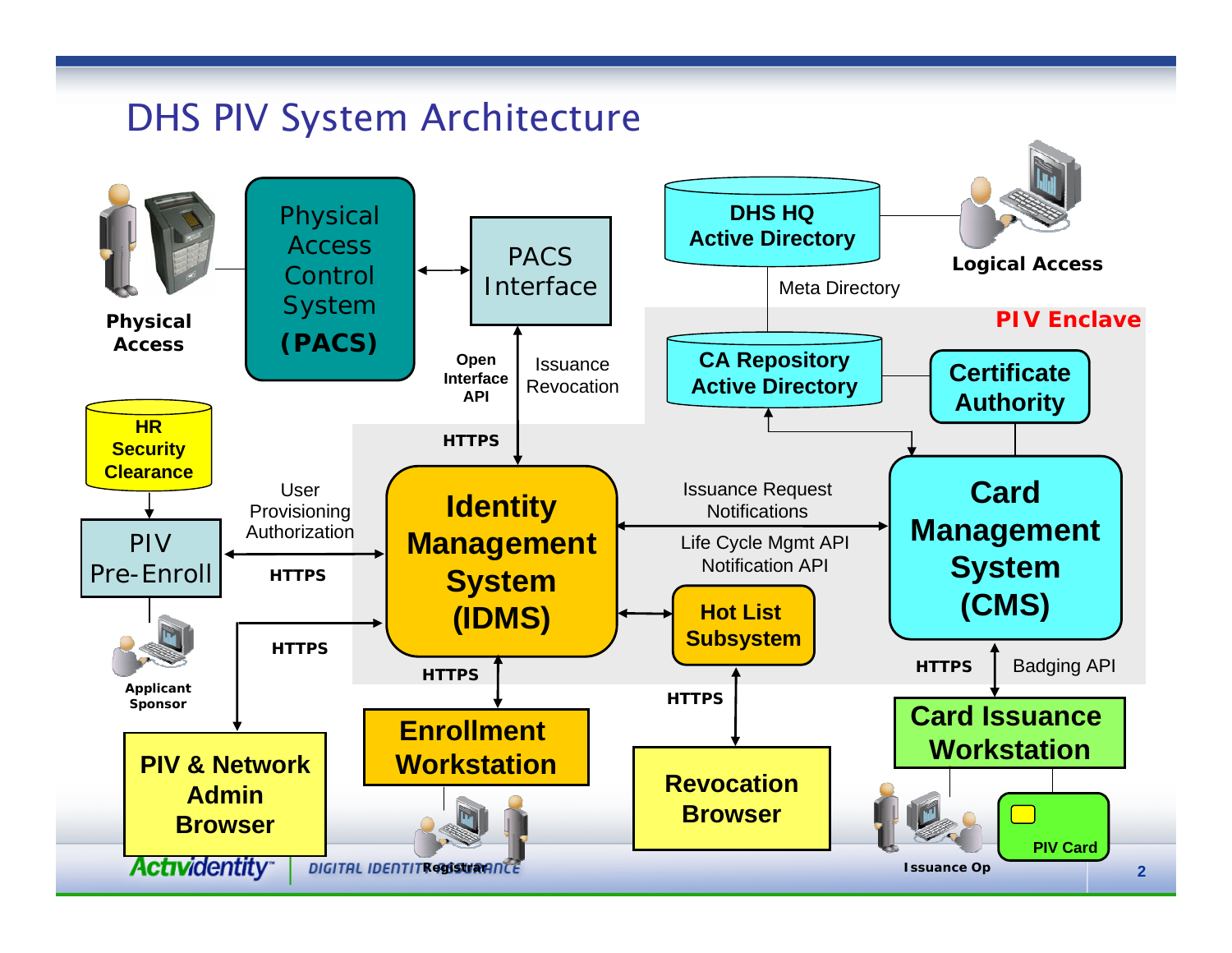## Interfaces of the CMS

- **Interface with the IDMS:** 
	- Card Issuance Request
	- Card status notification
- $\overline{\phantom{a}}$  Interface with Credential Providers
	- CAs
	- Digital signatories
- $\overline{\mathcal{L}}$  Interface with the Card Production Facilities (Service Bureaus)
	- Based on an extension/update of PIR4.2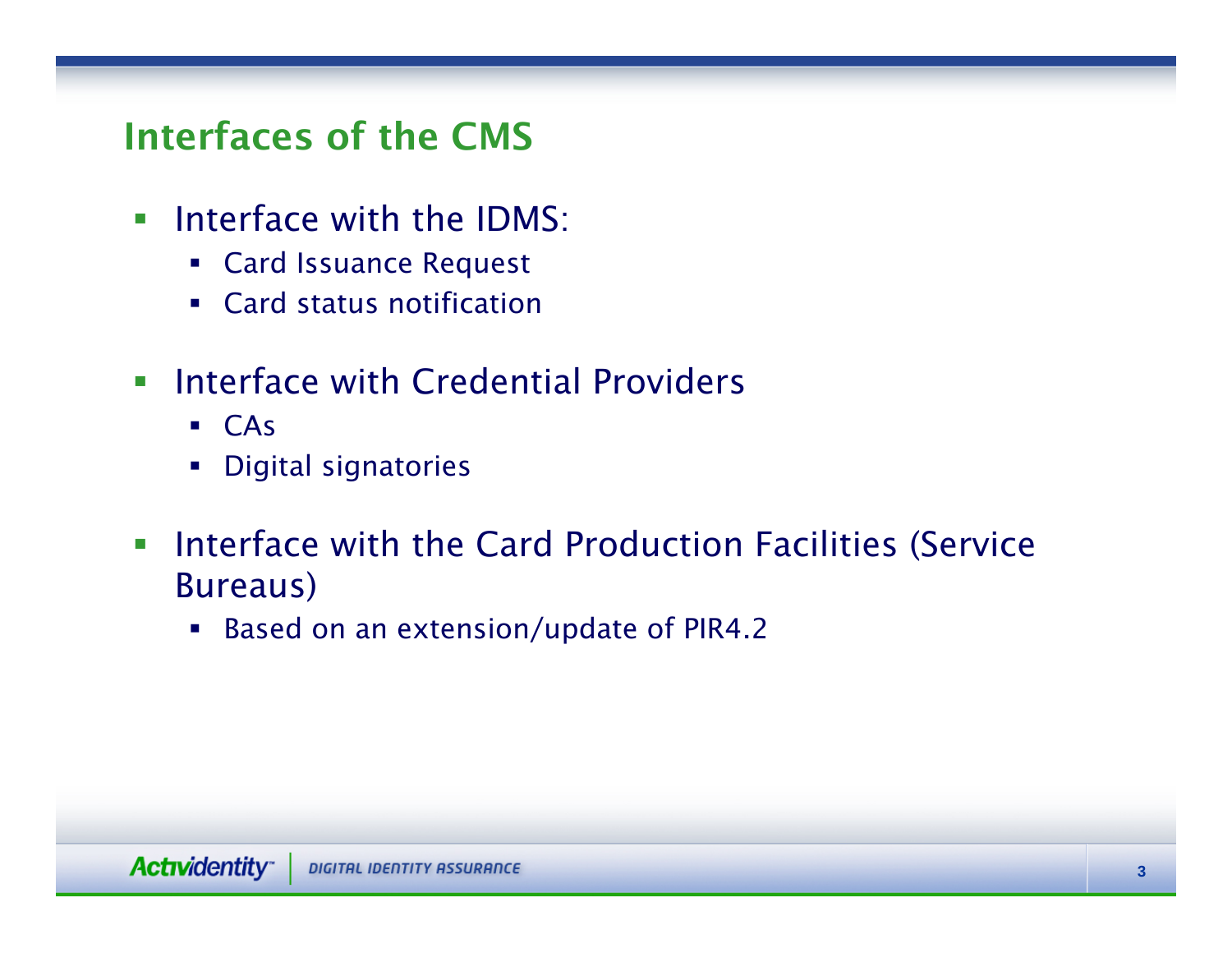# PIV general architecture

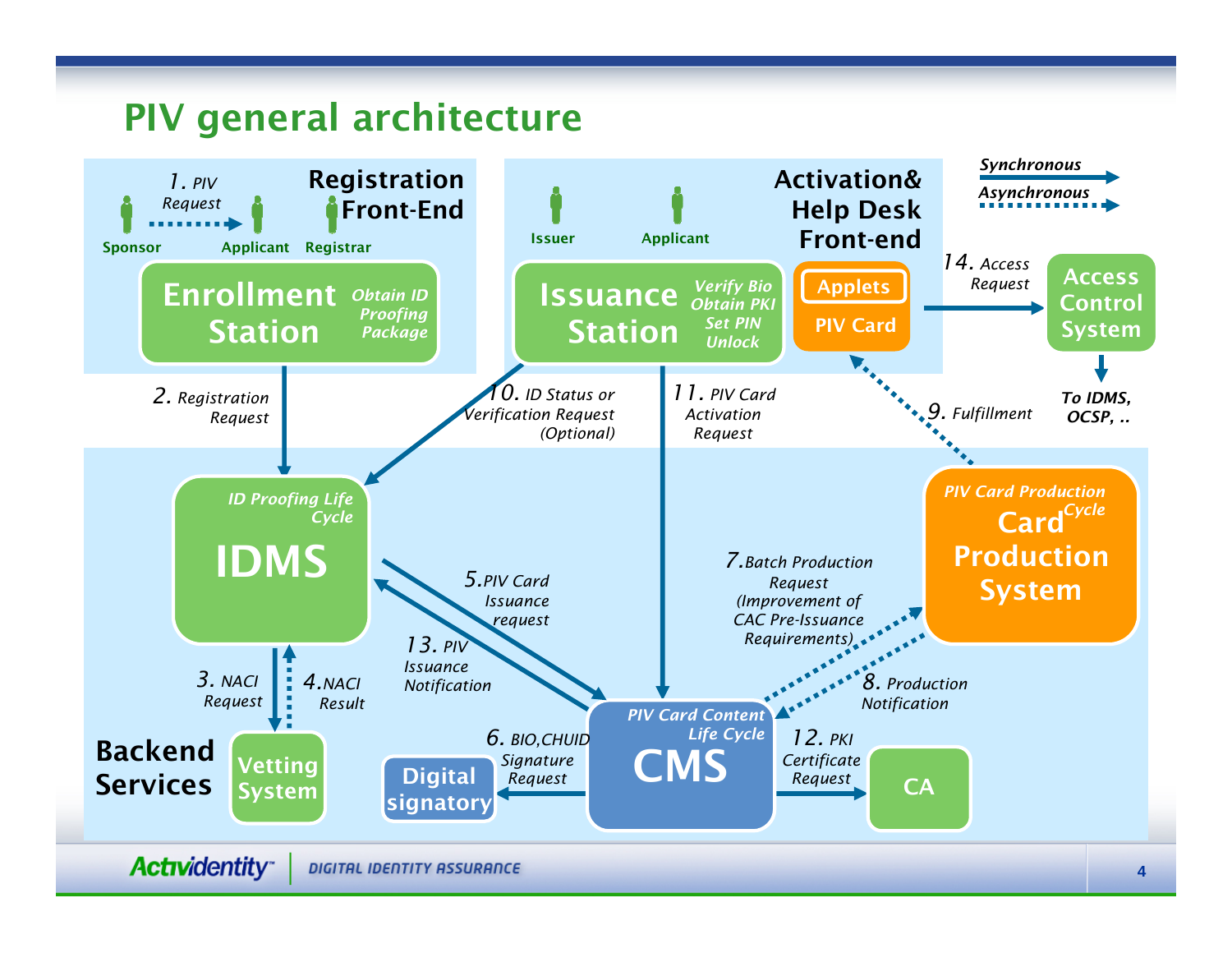## Interfaces of with the IDMS

- $\mathcal{L}_{\mathcal{A}}$  The Card Issuance Request
	- XML
	- Implemented at DHS with LMCO IDMS
	- **Supports PIV**
	- Extensible
	- Secure: XML\_DSIG, XML\_ENC /W3C
	- **Transaction Oriented**
	- П Transport insured by the Card Life Cycle Mgt API (card/credential management API)
- **The Card Status Notification** 
	- **EXECTE:** Leverage CIR transaction data
	- Returns issuance status
	- Plugins. Implemented at DHS
- $\overline{\mathcal{M}}$ Published 2005 (Life Cycle Management, Badging).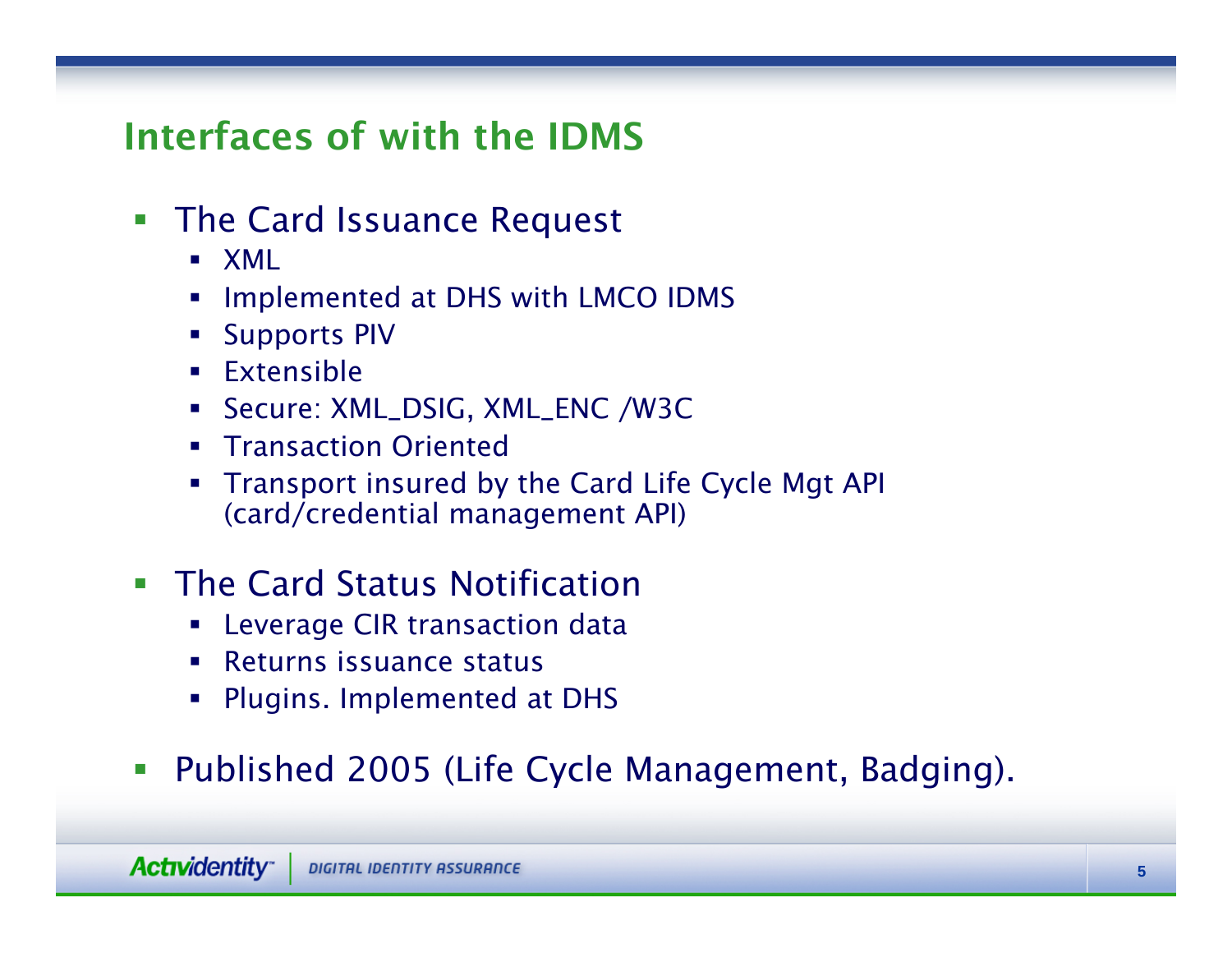# Interfaces of with Credential Providers

- SPI
- Full Abstract Credential Life Cycle Management
- $\overline{\mathcal{M}}$ Supports CA
- $\mathbb{R}^n$ Supports Digital Signatory services
- $\mathcal{L}_{\mathcal{A}}$  Supports Biometrics sub systems Identification and verification.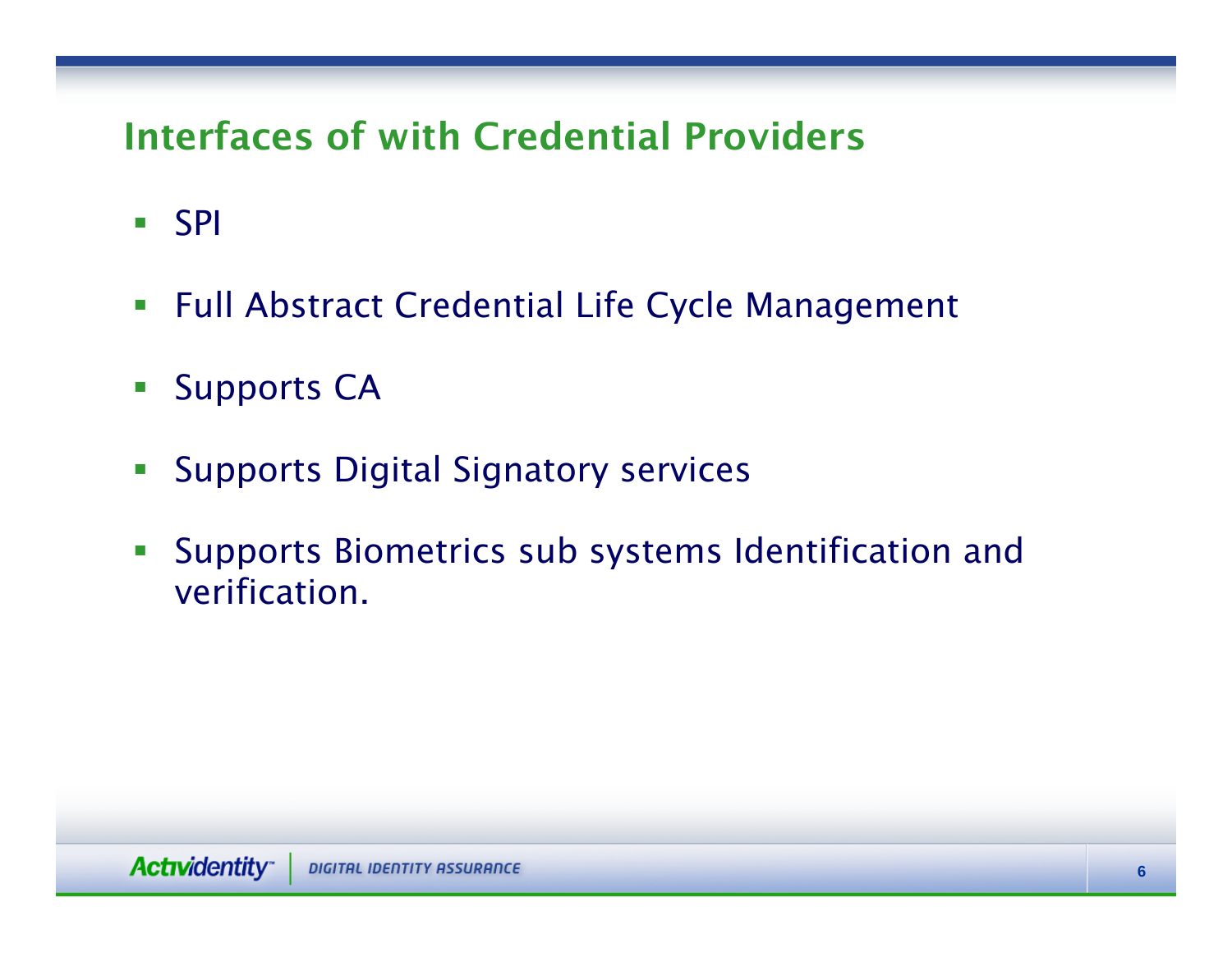# Interfaces with Card Production Facilities

Requirement:

- Open
- **NAL based**
- **Extensible**
- $\overline{\mathbb{R}^n}$ Cover the requirements for PIV Card Production
- $\overline{\mathbb{Z}}$  Secured (proof of origin and integrity, and confidentiality) .
- $\mathcal{L}_{\mathcal{A}}$  Should leverage an existing standard in a backward compatible manner: Should be backward compatible with PIR.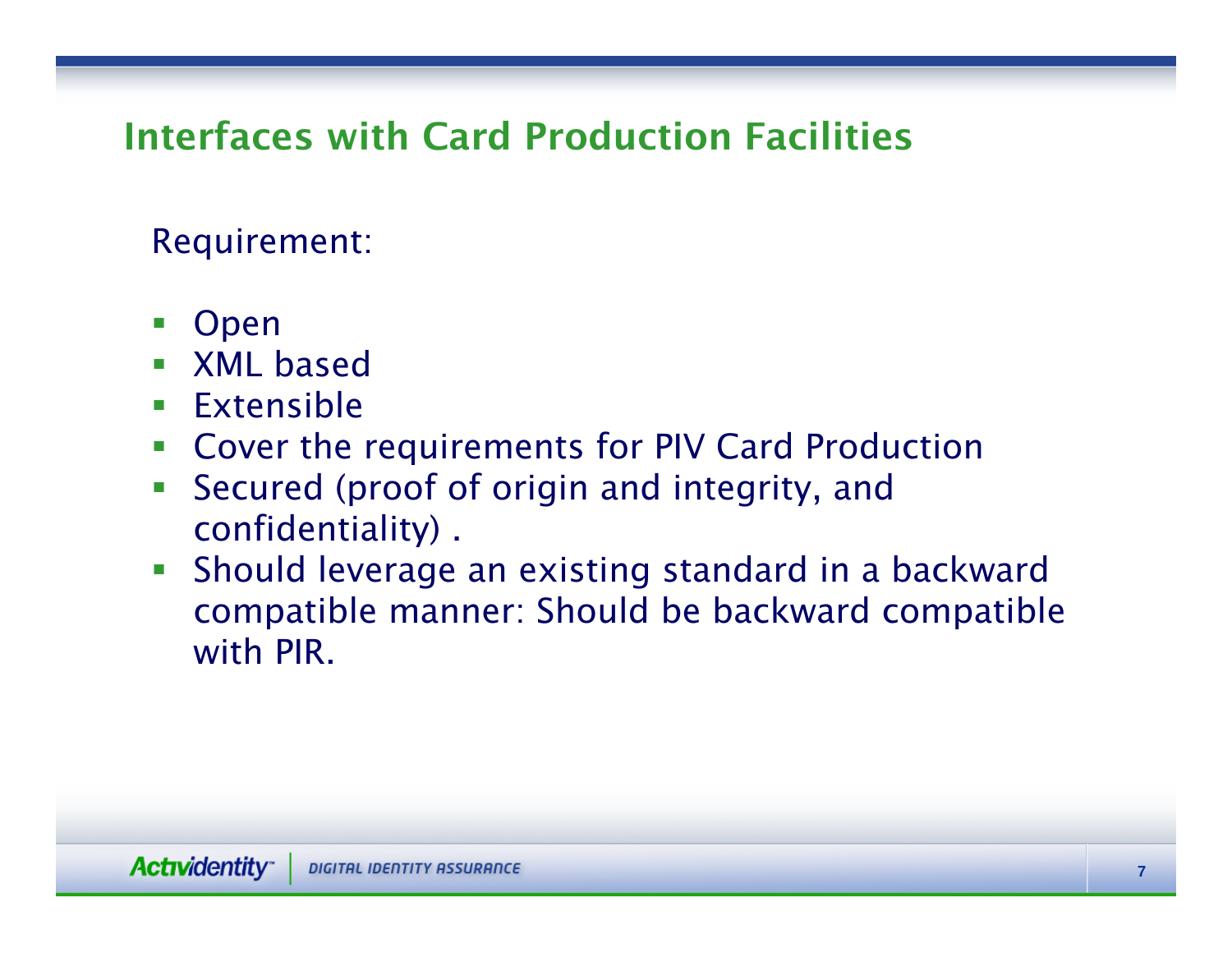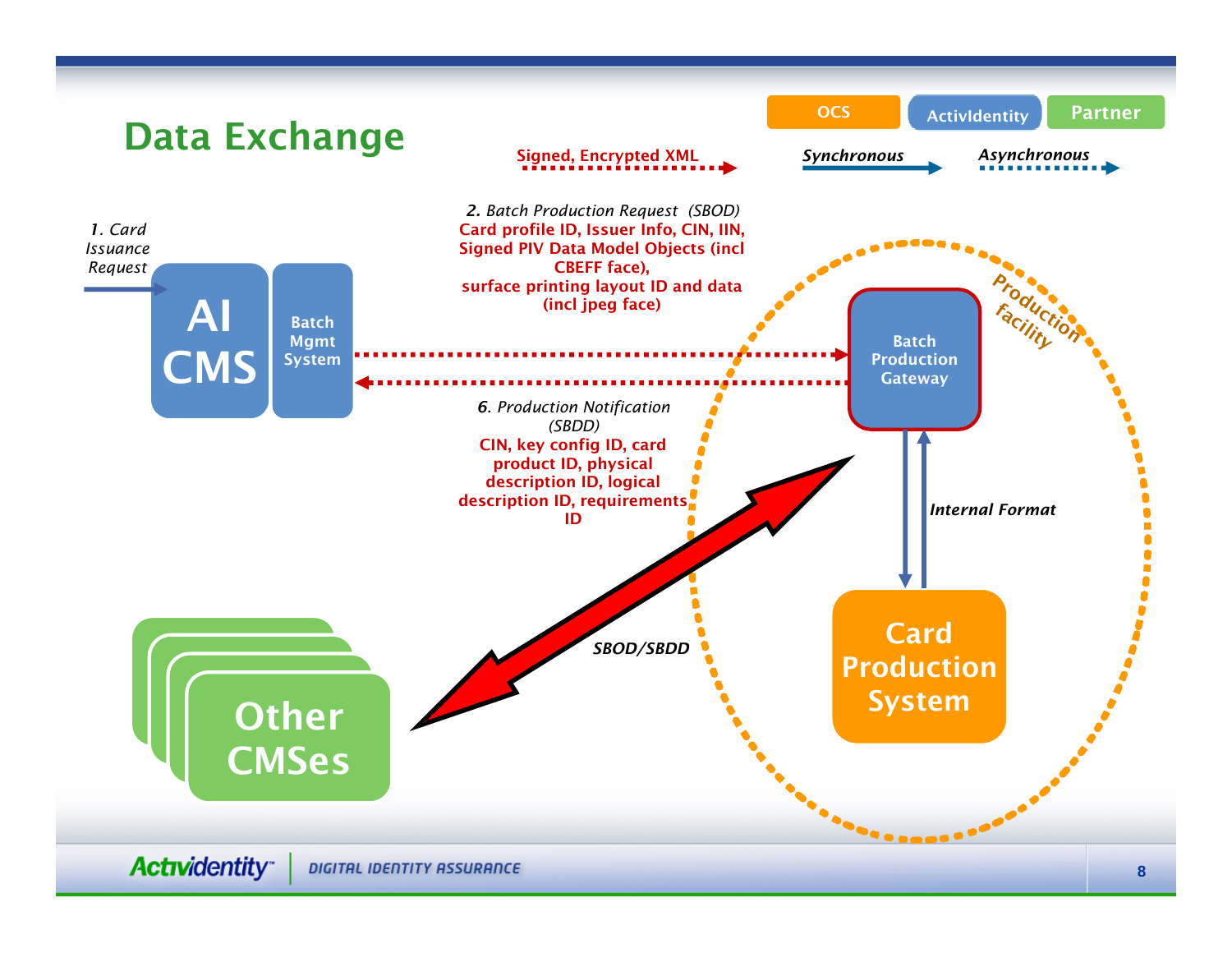#### Leverage Pre-Issuance Requirements specifications

- $\mathcal{L}_{\mathcal{A}}$  PIR fulfills need for interoperable format between Issuers and Shared Production Service Providers
- $\mathcal{L}_{\mathcal{A}}$  Each production facility can support simultaneously multiple issuers (service provider model).
- **Each Issuer can support simultaneously multiple production** facilities (Current PIR 4.2 / DoD CAC production model)
- $\mathcal{L}_{\mathcal{A}}$ New Issuers can be supported with limited impact on the production system
- $\mathcal{L}_{\mathcal{A}}$ New Production facilities can be supported with limited impact on the Issuer
- $\mathcal{L}_{\mathcal{A}}$  Needs Personalization data in SBOD
	- L **• Alignment with FIPS201 Data Model**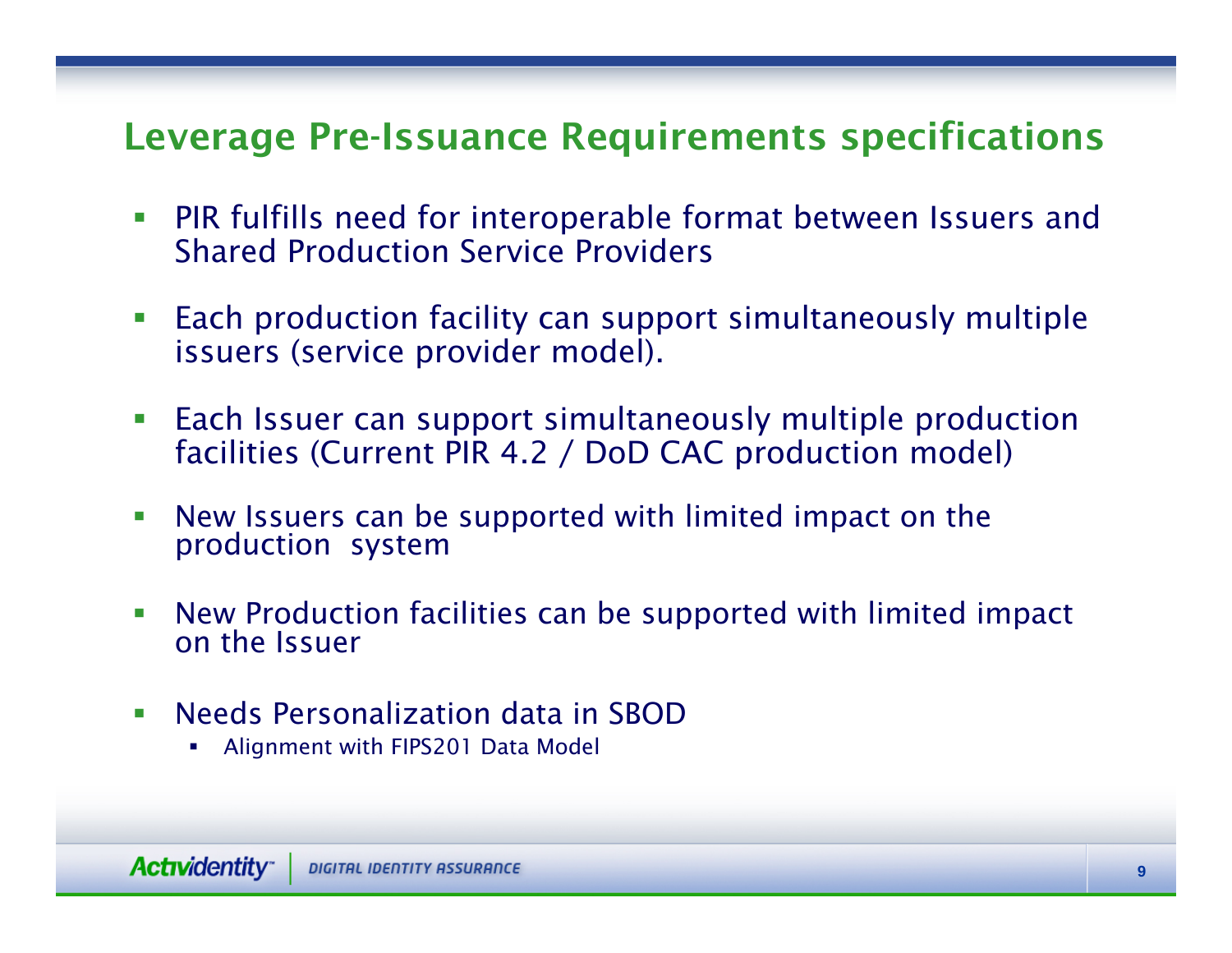# PIR, a Proven Data Interchange Specification

- $\mathcal{L}_{\mathcal{A}}$  PIR has been used to produce several millions of CACs:
	- Multiple manufacturing sites
	- 1000s issuance sites
	- $\mathcal{L}_{\rm{max}}$ Multiple c ard types
	- $\blacksquare$ ■ Multiple card profiles (CACv1, CACv2)
	- Centralized Issuance or face-to-face
	- **Now version 4.2**
- $\mathcal{L}_{\mathcal{A}}$ **• Production contract between Card Issuer and Card Production** Facility.
- **Self Contained.**
- $\mathcal{L}_{\mathcal{A}}$ **Batch Oriented.**
- $\mathcal{L}_{\mathcal{A}}$  Defines two XML message format for transmission of data specific to a batch.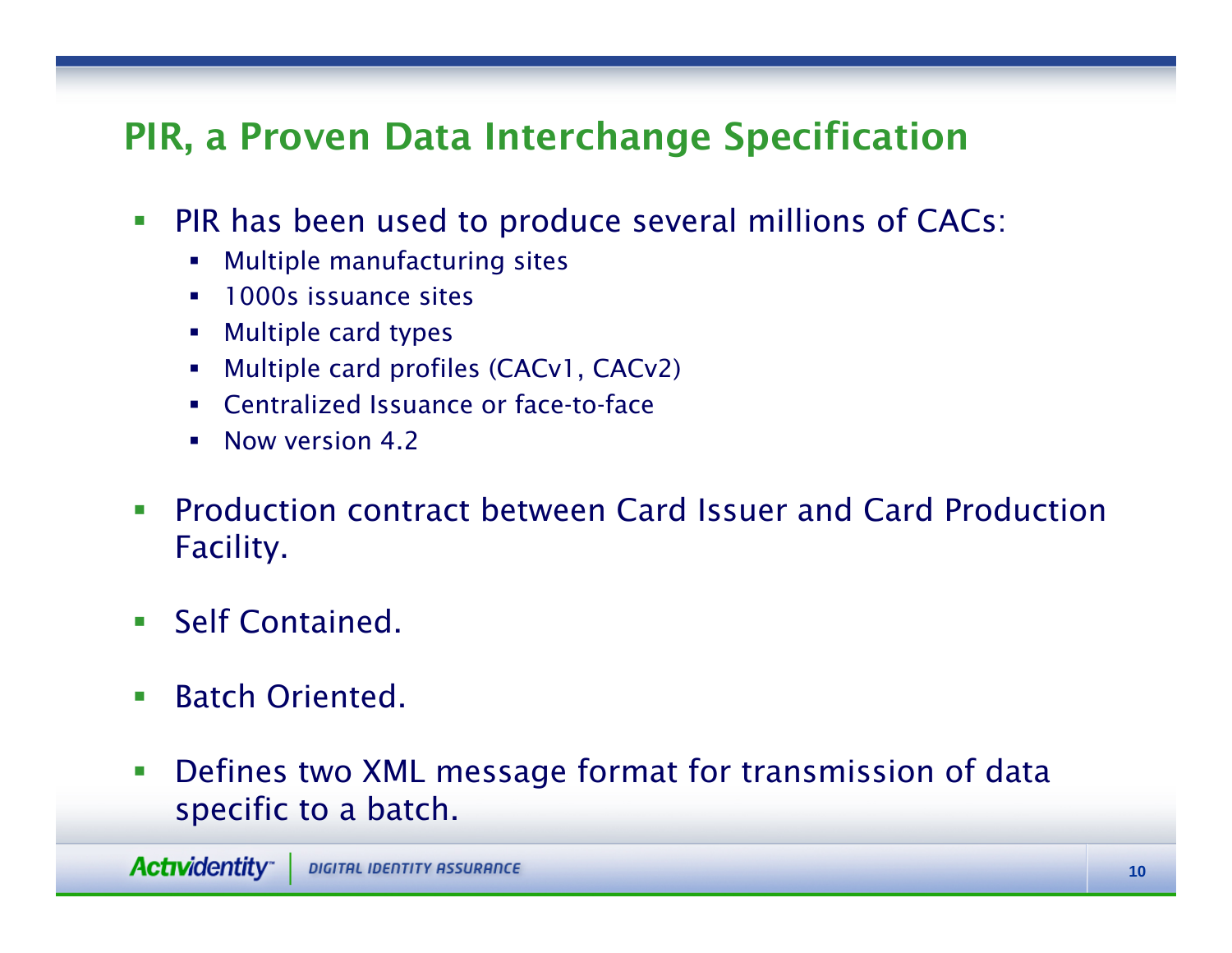#### Standard – Secure - Open

- $\Box$  Standard
	- XML schema, xml-dsig, xml-enc, W3C
	- Backward-compatible with Pre-Issuance requirements
	- Design to support 800-73 Data model encoding & FIPS201 layout
- $\mathcal{L}_{\mathcal{A}}$ **Security** 
	- Proof of origin, confidentiality, integrity to transport sensitive data in various contexts, possibly offline and asynchronous.
- $\mathcal{L}_{\mathcal{A}}$  Open
	- 800-73 Data model extensions
	- New Applications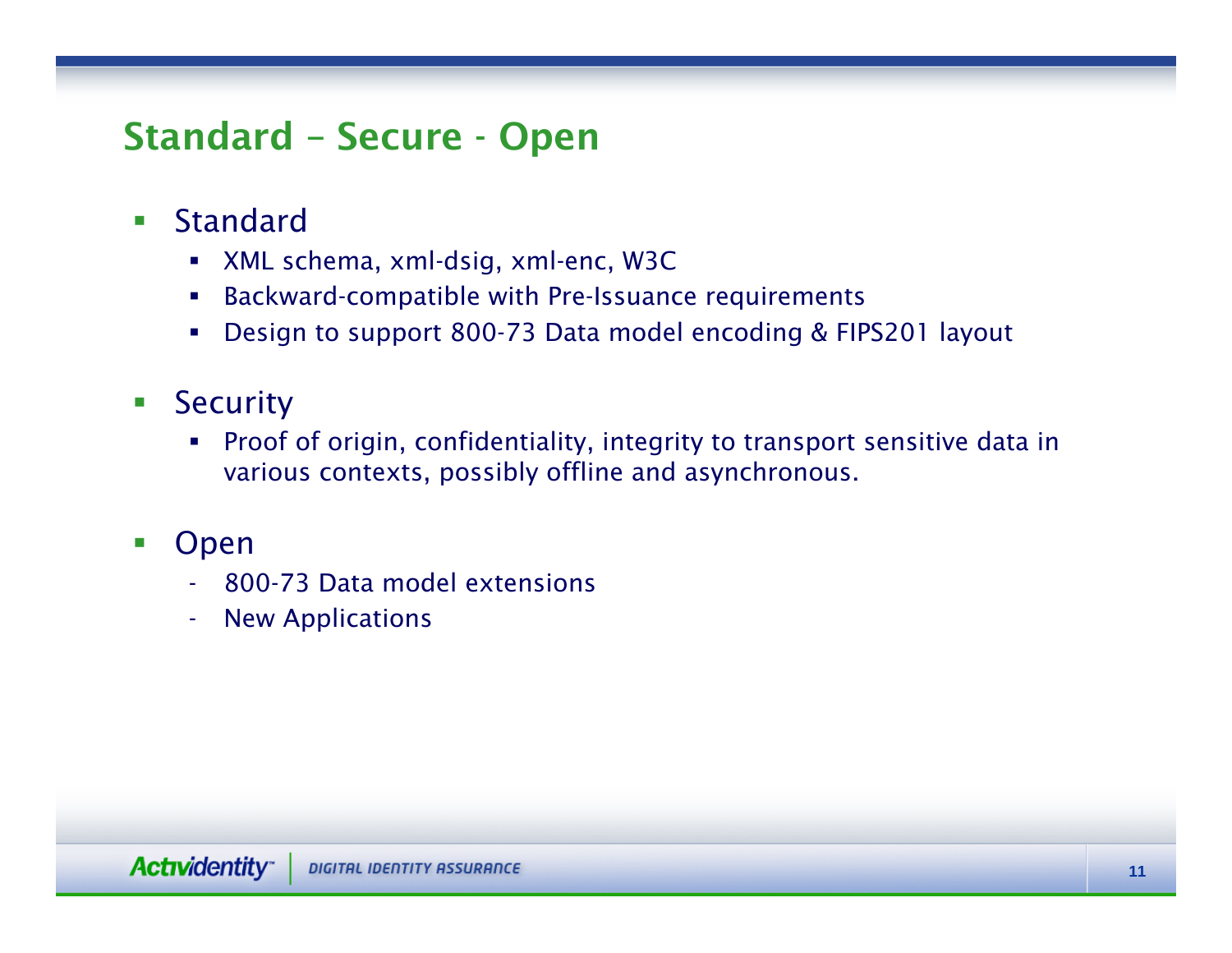## SBOD/SBDD

# SBOD/SBDD

- Service Bureau Order Descriptor / Delivery Descriptor
- **Purpose** 
	- Complete Card Production Protocol
		- **Encompasses all card production directives in a single** message
	- Support bulk card production of personalized PIV cards (SBOD)
		- Provides product configuration, personalization data, delivery site and contact to production facility or Service **Bureau**
	- Support notification of card production for further activation and post-issuance (SBDD)
		- Returns status and identifiers of produced card/credentials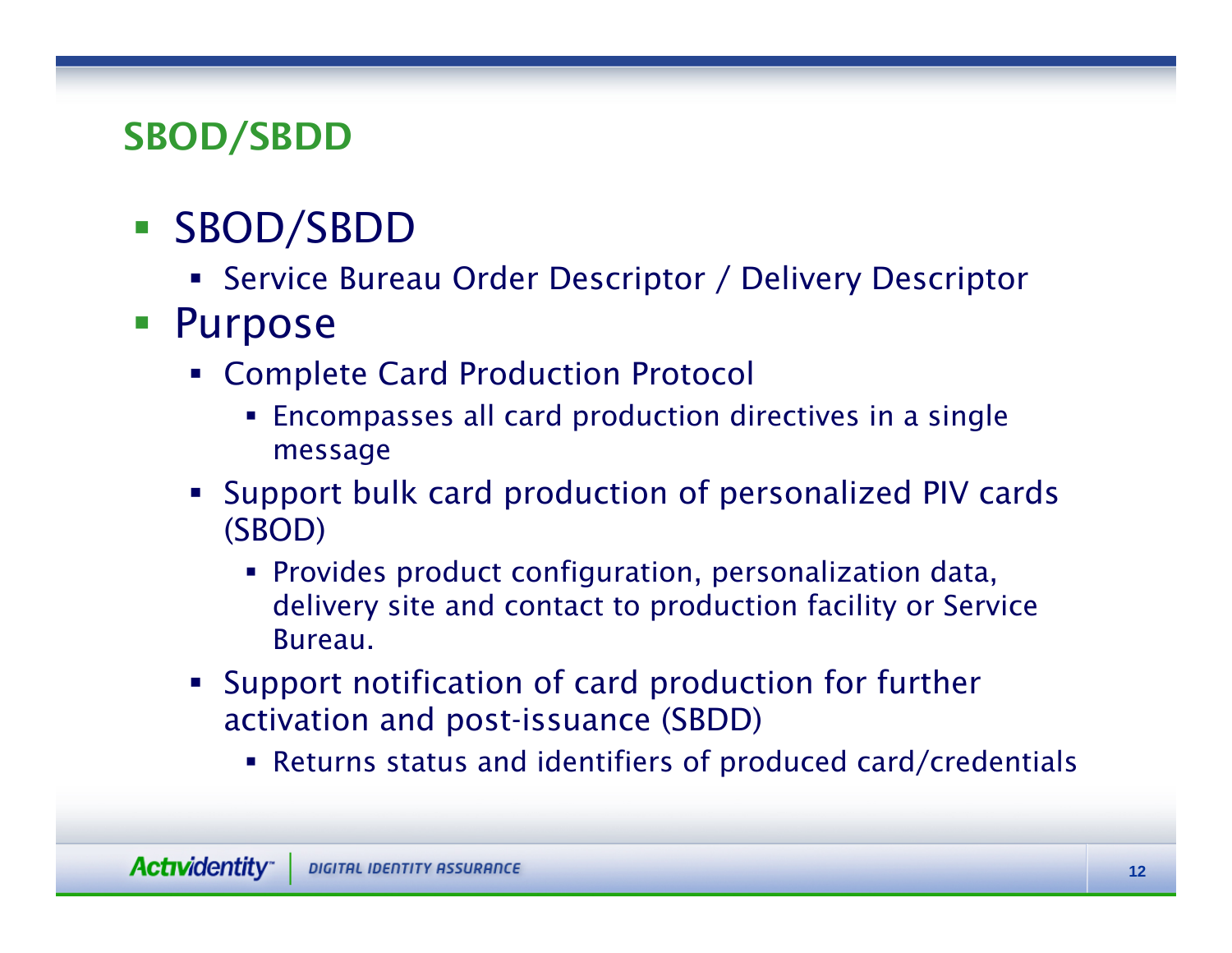## Call for Action

- Already started to engaged with the PIR editing community.
- Already engaged with Global Platform
- $\mathcal{L}_{\mathcal{A}}$ Engage with Security Industry Association
- **Early draft.**